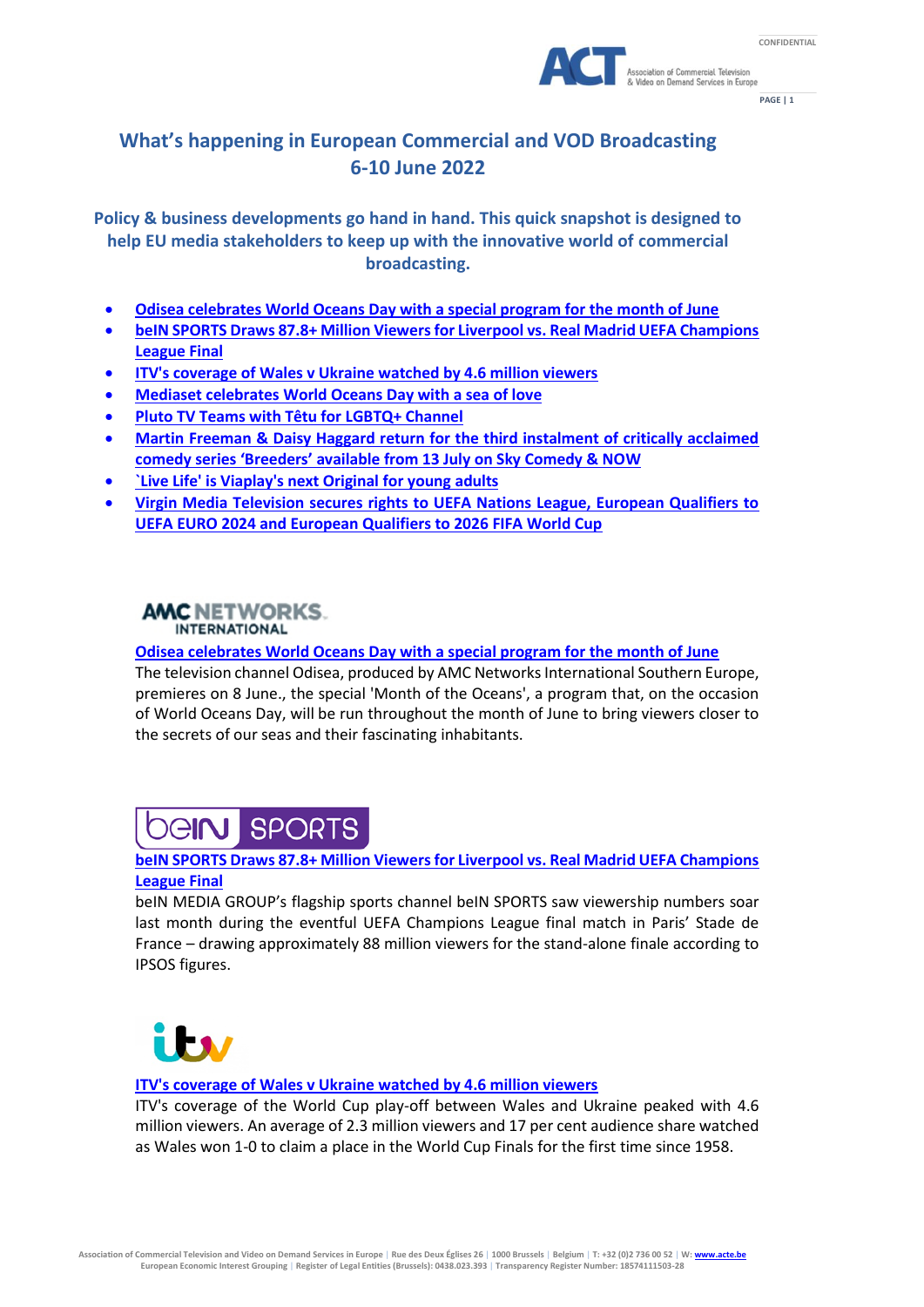



**PAGE | 2**

# IM 72

# **[Mediaset celebrates World Oceans Day with a sea of love](https://www.tgcom24.mediaset.it/televisione/l-oceano-merita-un-mare-d-amore-mediaset-in-prima-linea-per-tutelare-l-ambiente-marino_51089092-202202k.shtml)**

The ocean deserves a sea of love: this is the claim of the massive awareness campaign Mediaset has launched to support the UN World Oceans Day on the 8th of June. In collaboration with the Aquarium of the city of Genoa, a spot inviting everyone to take care of our seas will be aired on TV, radio and the web. Furthermore, the graphic design and programming of the flagship channels Canale 5, Italia Uno, Rete4 and Focus will be entirely dedicated to the topic with a collection of insights, infographics, data and tips on how to improve individual behaviours and protect the marine environment, one of the most important resources for our life and future. Finally, Mediaset will contribute to the financing of a documentary on the safeguarding of oceans as part of the "Infinity Lab" project, the Infinity + laboratory created to promote independent filmmakers.



# **[Pluto TV Teams with Têtu for LGBTQ+ Channel](https://worldscreen.com/tveurope/2022/05/31/pluto-tv-teams-with-tetu-for-lgbtq-channel/)**

Pluto TV has partnered with Têtu, an LGBTQ+ media company in France and the Frenchspeaking world, to bring the brand to streaming for the first time. The Têtu channel has launched in France on Pluto TV and Têtu's website. The locally programmed channel offers a wide variety of content reflecting Têtu's goal to further the LGBTQ+ community's voices.

**[Martin Freeman & Daisy Haggard return for the third instalment of critically acclaimed](https://www.skygroup.sky/en-gb/article/martin-freeman-and-daisy-haggard-return-for-the-third-instalment-of-critically-acclaimed-comedy-series-breeders-available-from-13-july-on-sky-comedy-now)  comedy series 'Breeders' [available from 13 July on Sky Comedy & NOW](https://www.skygroup.sky/en-gb/article/martin-freeman-and-daisy-haggard-return-for-the-third-instalment-of-critically-acclaimed-comedy-series-breeders-available-from-13-july-on-sky-comedy-now)**

Sky Original 'Breeders', the comedy series starring Emmy and BAFTA-winning Martin Freeman (The Responder, Sherlock, Black Panther) and International Emmy and BAFTAnominated Daisy Haggard (Back to Life, Episodes, Black Mirror) that explores the challenges of modern parenting, returns to Sky Comedy for its third season on Wednesday 13 July.



# **[`Live Life' is Viaplay's next Original for young adults](https://www.viaplaygroup.com/news/news-releases/live-life-viaplays-next-original-young-adults-2027861)**

Swedish Kristallen winner Hanna Ardéhn (`Quicksand'), Tina Pour Davoy (`Eagles') and Doreen Ndagire (`Comedy Queen') will headline Viaplay's latest Original for young adults, `Live Life'. Susanne Thorson (`ALEX') makes her directorial debut with the eight-part drama series, which follows three friends suddenly faced with a devastating turn of events. Currently filming in Stockholm, `Live Life' is produced by FLX and will premiere exclusively on Viaplay in 2023.